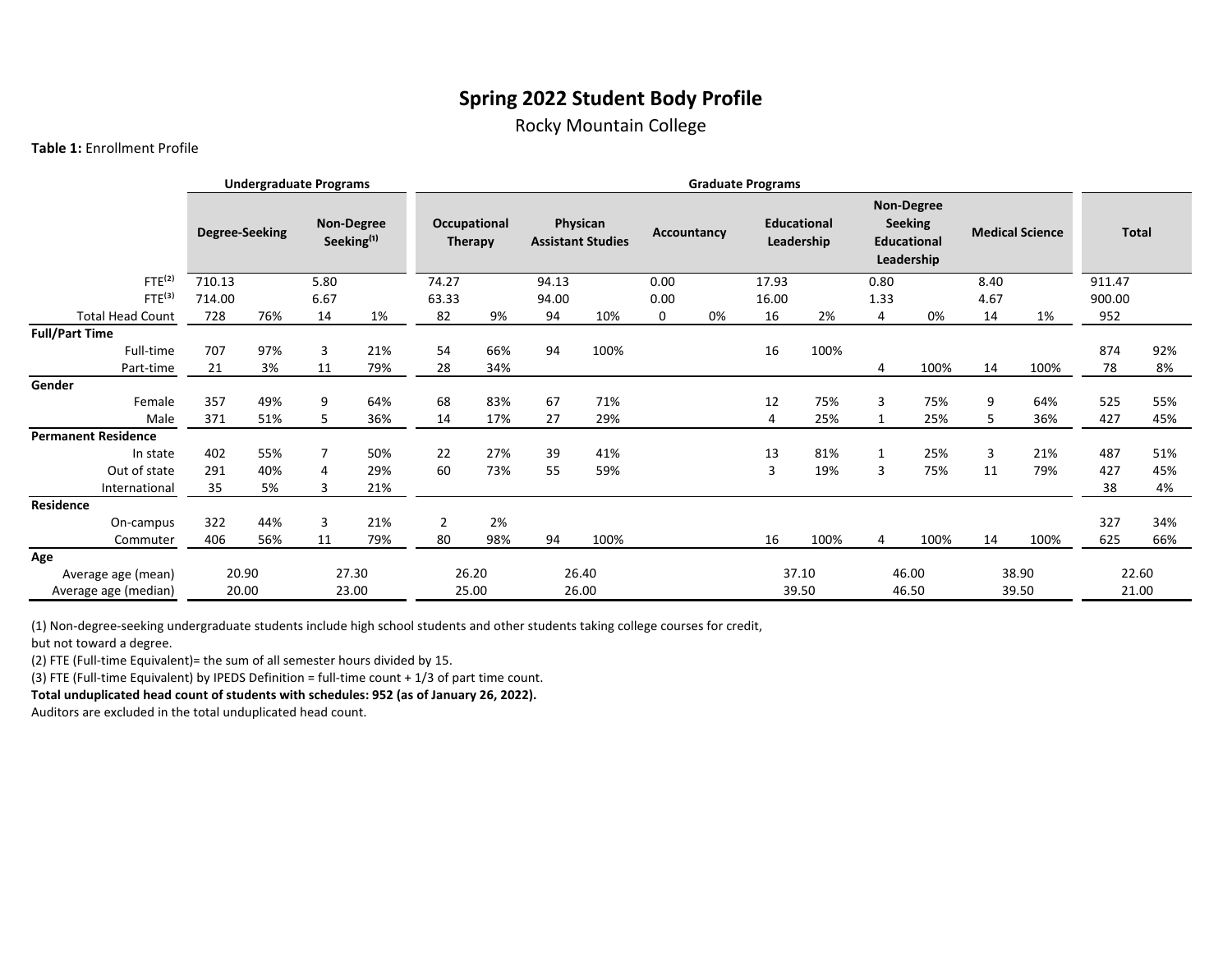## **Table 2:** Enrollment by Ethnicity

|                                           | <b>Undergraduate Programs</b> |                |    |                                     |    | <b>Graduate Programs</b> |    |                                          |             |    |                           |   |                                                                         |    |                        |     |              |
|-------------------------------------------|-------------------------------|----------------|----|-------------------------------------|----|--------------------------|----|------------------------------------------|-------------|----|---------------------------|---|-------------------------------------------------------------------------|----|------------------------|-----|--------------|
|                                           |                               | Degree-Seeking |    | <b>Non-Degree</b><br><b>Seeking</b> |    | Occupational<br>Therapy  |    | Physician<br>Assistant<br><b>Studies</b> | Accountancy |    | Educational<br>Leadership |   | <b>Non-Degree</b><br><b>Seeking</b><br><b>Educational</b><br>Leadership |    | <b>Medical Science</b> |     | <b>Total</b> |
| American Indian or Alaska Native          | 21                            | 2.9%           |    |                                     |    |                          |    | 1.1%                                     |             |    | 6.3%                      |   |                                                                         |    |                        | 23  | 2.4%         |
| Asian                                     | 4                             | 0.5%           |    |                                     |    | 1.2%                     |    | 1.1%                                     |             |    |                           |   |                                                                         |    | 7.1%                   |     | 0.7%         |
| <b>Black or African American</b>          | 29                            | 4.0%           |    |                                     |    | 2.4%                     |    |                                          |             |    |                           |   |                                                                         |    |                        | 31  | 3.3%         |
| Hispanic/Latino                           | 64                            | 8.8%           |    | 7.1%                                | 5. | 6.1%                     |    |                                          |             |    | 6.3%                      |   |                                                                         |    | 7.1%                   | 72  | 7.6%         |
| Native Hawaiian or Other Pacific Islander | 5.                            | 0.7%           |    |                                     |    |                          |    |                                          |             |    |                           |   |                                                                         |    |                        | כ   | 0.5%         |
| Race and ethnicity unknown                |                               | 0.3%           |    | 7.1%                                |    | 1.2%                     | 5  | 5.3%                                     |             |    |                           |   |                                                                         |    |                        | 9   | 0.9%         |
| Two or more races                         | 48                            | 6.6%           |    |                                     |    | 2.4%                     |    | 2.1%                                     |             |    |                           |   |                                                                         |    | 7.1%                   | 53  | 5.6%         |
| White                                     | 520                           | 71.4%          | 9  | 64.3%                               | 71 | 86.6%                    | 85 | 90.4%                                    |             | 14 | 87.5%                     | 4 | 100.0%                                                                  | 11 | 78.6%                  | 714 | 75.0%        |
| Nonresident alien <sup>(1)</sup>          | 35                            | 4.8%           | 3  | 21.4%                               |    |                          |    |                                          |             |    |                           |   |                                                                         |    |                        | 38  | 4.0%         |
| Total                                     | 728                           |                | 14 |                                     | 82 |                          | 94 |                                          |             | 16 |                           |   |                                                                         | 14 |                        | 952 |              |

(1) International students are reported in the nonresident aliens category.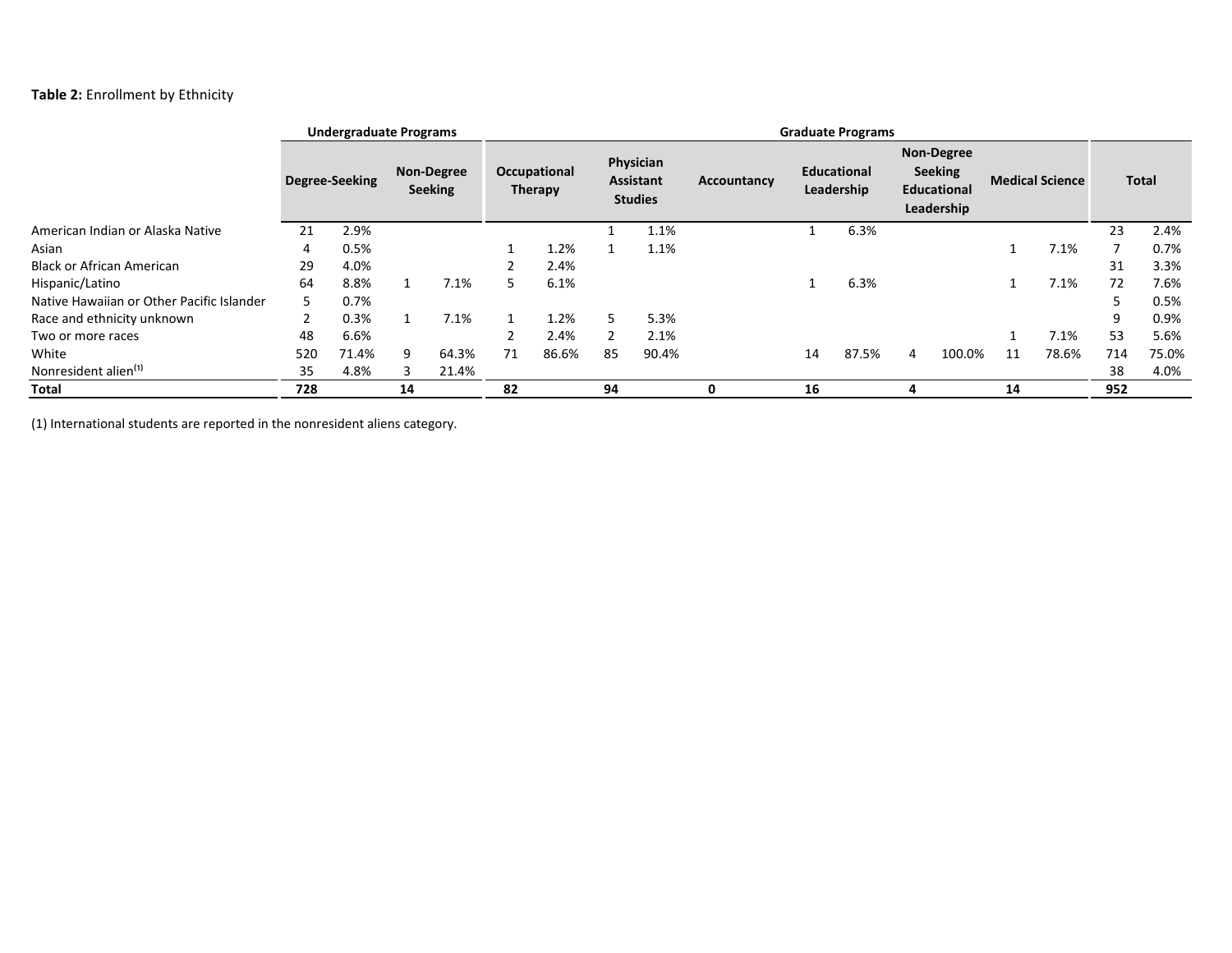|                           | <b>Full-Time</b> |     |    | Part-Time | <b>Total</b> |      |  |
|---------------------------|------------------|-----|----|-----------|--------------|------|--|
| <b>New Transfers</b>      | 13               | 2%  |    |           | 13           | 2%   |  |
| New Freshmen              |                  | 1%  |    |           |              | 1%   |  |
| <b>Returning Students</b> | 685              | 97% |    | 100%      | 706          | 97%  |  |
| <b>Total</b>              | 707              | 97% | 21 | 3%        | 728          | 100% |  |

**Table 3:** Degree-Seeking Undergraduate Enrollment - New Freshmen/Transfers/Returning Students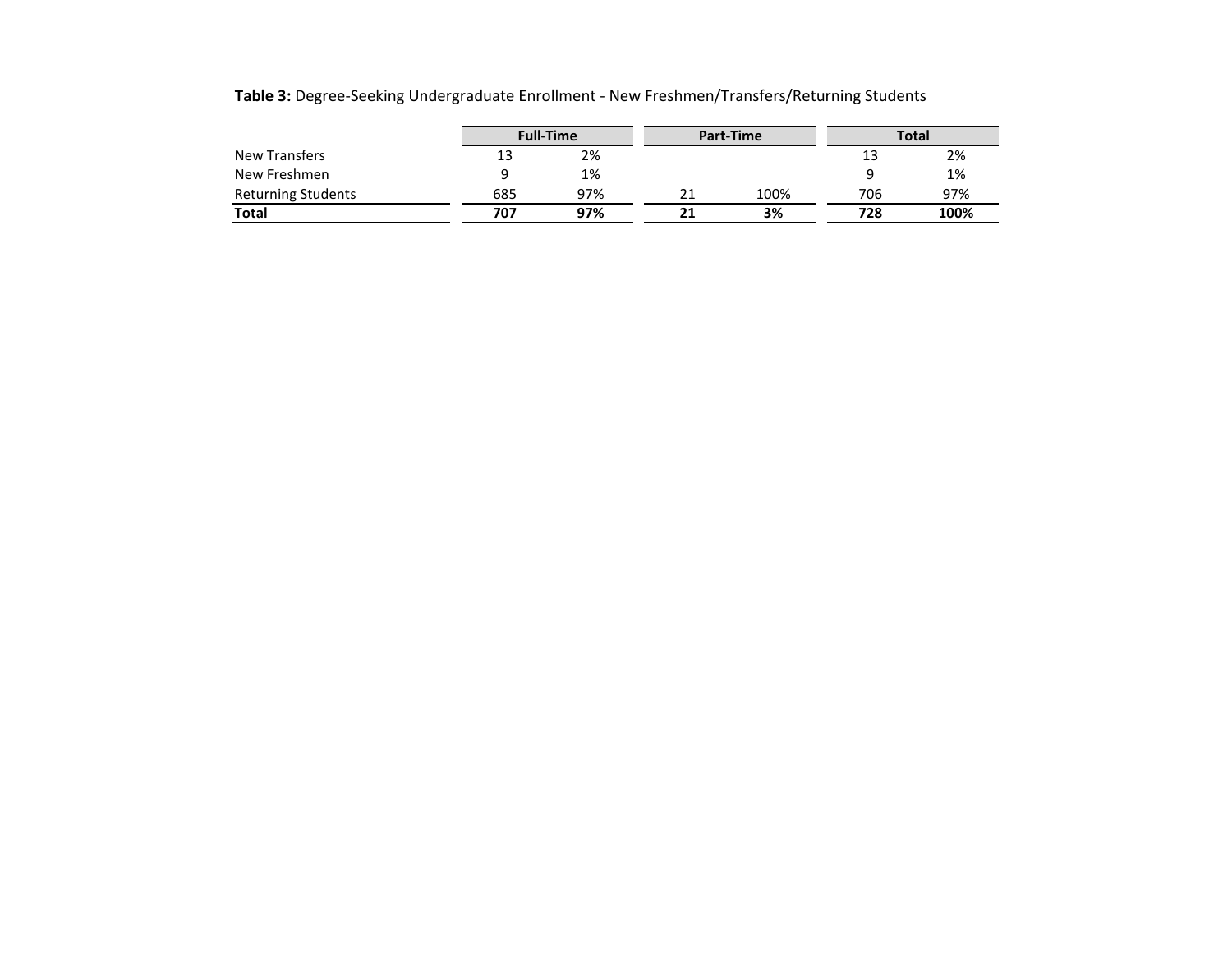## **Table 4:** Undergraduate Enrollment by State

|                       |                           |                       | <b>Undergraduate Programs</b> |                                   |                          |              |
|-----------------------|---------------------------|-----------------------|-------------------------------|-----------------------------------|--------------------------|--------------|
|                       |                           | <b>Degree-Seeking</b> |                               | Non-Degree Seeking <sup>(1)</sup> |                          | <b>Total</b> |
| Alabama               | 2                         | 0.3%                  |                               |                                   | $\overline{2}$           | 0.3%         |
| Alaska                | 5                         | 0.7%                  |                               |                                   | 5                        | 0.7%         |
| Arizona               | 28                        | 3.8%                  |                               |                                   | 28                       | 3.8%         |
| Arkansas              | $\mathbf 1$               | 0.1%                  |                               |                                   | $\mathbf 1$              | 0.1%         |
| California            | 51                        | 7.0%                  | $\mathbf{1}$                  | 7%                                | 52                       | 7.0%         |
| Colorado              | 23                        | 3.2%                  |                               |                                   | 23                       | 3.1%         |
| Connecticut           | $\mathbf 2$               | 0.3%                  |                               |                                   | $\sqrt{2}$               | 0.3%         |
| Delaware              |                           |                       |                               |                                   | 0                        |              |
| Florida               | $\boldsymbol{7}$          | 1.0%                  |                               |                                   | $\overline{\phantom{a}}$ | 0.9%         |
| Georgia               | 3                         | 0.4%                  |                               |                                   | 3                        | 0.4%         |
| Hawaii                | 2                         | 0.3%                  |                               |                                   | $\overline{2}$           | 0.3%         |
| Idaho                 | 19                        | 2.6%                  | 3                             | 21%                               | 22                       | 3.0%         |
| Illinois              | $\mathbf 2$               | 0.3%                  |                               |                                   | $\sqrt{2}$               | 0.3%         |
| Indiana               | $\mathbf 1$               | 0.1%                  |                               |                                   | $\mathbf 1$              | 0.1%         |
| International         | 35                        | 4.8%                  | 3                             | 21%                               | 38                       | 5.1%         |
| lowa                  | 3                         | 0.4%                  |                               |                                   | 3                        | 0.4%         |
| Kansas                |                           |                       |                               |                                   | $\mathbf 0$              |              |
|                       |                           |                       |                               |                                   |                          |              |
| Kentucky<br>Louisiana |                           |                       |                               |                                   | 0<br>$\pmb{0}$           |              |
|                       |                           | 0.3%                  |                               |                                   |                          |              |
| Maine                 | $\overline{2}$            |                       |                               |                                   | $\overline{2}$           | 0.3%         |
| Maryland              | $\mathbf 1$               | 0.1%                  |                               |                                   | 1                        | 0.1%         |
| Massachusetts         | 1                         | 0.1%                  |                               |                                   | $\mathbf{1}$             | 0.1%         |
| Michigan              | $\mathbf 1$               | 0.1%                  |                               |                                   | $\mathbf 1$              | 0.1%         |
| Minnesota             | 6                         | 0.8%                  |                               |                                   | 6                        | 0.8%         |
| Mississippi           |                           |                       |                               |                                   | $\pmb{0}$                |              |
| Missouri              | $\pmb{4}$                 | 0.5%                  |                               |                                   | 4                        | 0.5%         |
| Montana               | 402                       | 55.2%                 | 7                             | 50%                               | 409                      | 55.1%        |
| Nebraska              | 2                         | 0.3%                  |                               |                                   | $\overline{2}$           | 0.3%         |
| Nevada                | 11                        | 1.5%                  |                               |                                   | 11                       | 1.5%         |
| New Hampshire         |                           |                       |                               |                                   | $\pmb{0}$                |              |
| New Jersey            |                           |                       |                               |                                   | 0                        |              |
| New Mexico            | $\overline{2}$            | 0.3%                  |                               |                                   | $\overline{2}$           | 0.3%         |
| New York              | 4                         | 0.5%                  |                               |                                   | $\pmb{4}$                | 0.5%         |
| North Carolina        |                           |                       |                               |                                   | $\mathbf 0$              |              |
| North Dakota          | 1                         | 0.1%                  |                               |                                   | $\mathbf 1$              | 0.1%         |
| Ohio                  | $\overline{\mathbf{c}}$   | 0.3%                  |                               |                                   | $\overline{\mathbf{c}}$  | 0.3%         |
| Oklahoma              | 3                         | 0.4%                  |                               |                                   | 3                        | 0.4%         |
| Oregon                | 13                        | 1.8%                  |                               |                                   | 13                       | 1.8%         |
| Pennsylvania          | $\mathbf 1$               | 0.1%                  |                               |                                   | 1                        | 0.1%         |
| Rhode Island          |                           |                       |                               |                                   | 0                        |              |
| South Carolina        |                           |                       |                               |                                   | 0                        |              |
| South Dakota          | 7                         | 1.0%                  |                               |                                   | $\overline{7}$           | 0.9%         |
| Tennessee             | $\mathbf 1$               | 0.1%                  |                               |                                   | 1                        | 0.1%         |
| Texas                 | 9                         | 1.2%                  |                               |                                   | 9                        | 1.2%         |
| Utah                  | 6                         | 0.8%                  |                               |                                   | 6                        | 0.8%         |
| Vermont               |                           |                       |                               |                                   | 0                        |              |
| Virginia              | $\ensuremath{\mathsf{3}}$ | 0.4%                  |                               |                                   | $\mathsf 3$              | 0.4%         |
| Washington            | 41                        | 5.6%                  |                               |                                   | 41                       | 5.5%         |
| West Virginia         |                           |                       |                               |                                   | $\pmb{0}$                |              |
| Wisconsin             | $\mathbf 2$               | 0.3%                  |                               |                                   | $\sqrt{2}$               | 0.3%         |
| Wyoming               | 19                        | 2.6%                  |                               |                                   | 19                       | 2.6%         |
|                       |                           |                       |                               |                                   |                          |              |
|                       | 728                       |                       | 14                            |                                   | 742                      | 100%         |

(1) Non-degree-seeking undergraduate students include high school students, and other students taking college courses for credit, but not toward a degree.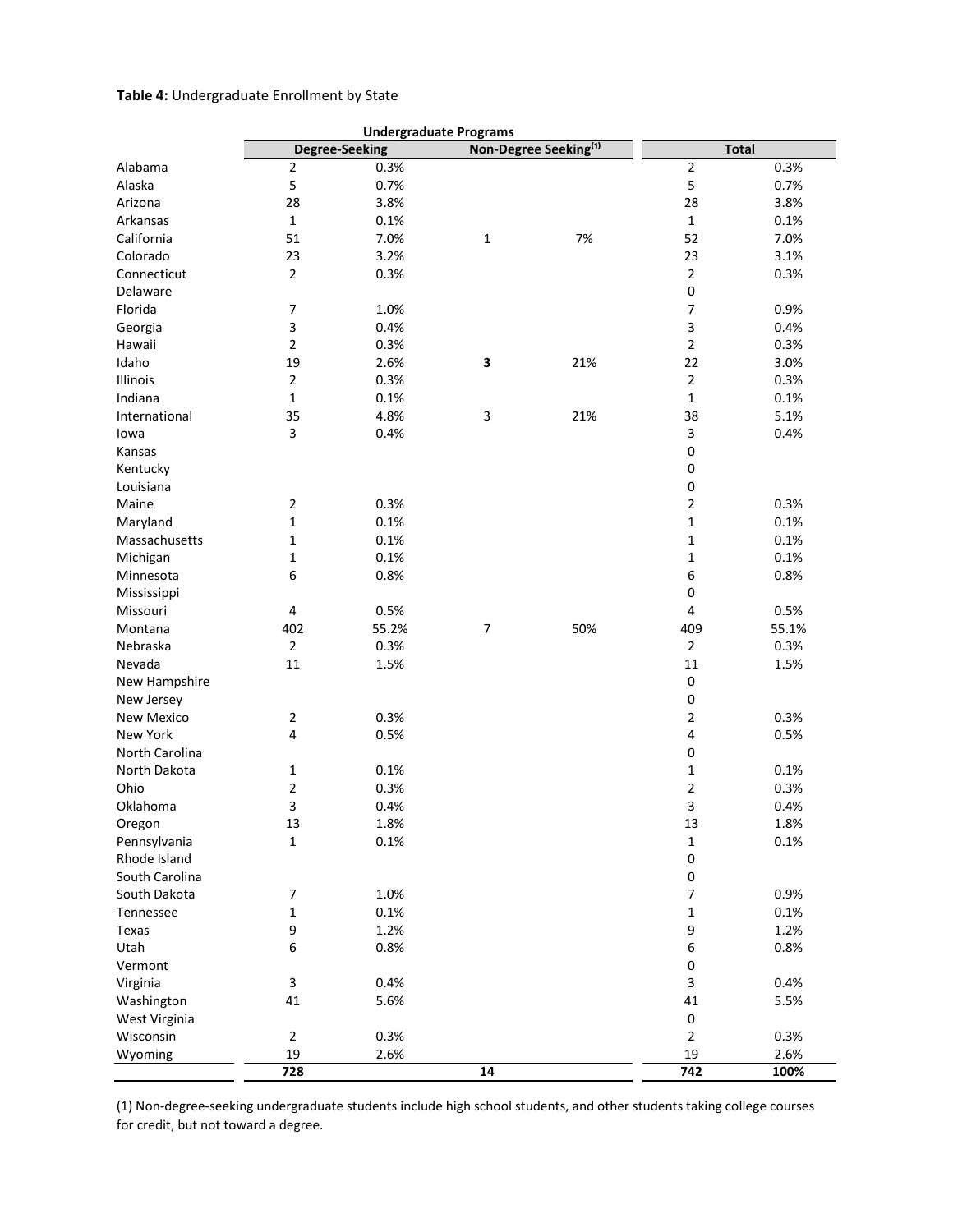| Country              | Count        | %    |
|----------------------|--------------|------|
| Australia            | 3            | 8%   |
| Austria              | $\mathbf{1}$ | 3%   |
| Brazil               | 1            | 3%   |
| Canada               | 4            | 11%  |
| Colombia             | $\mathbf{1}$ | 3%   |
| Denmark              | $\mathbf{1}$ | 3%   |
| Dominican Republic   | $\mathbf{1}$ | 3%   |
| Germany              | 4            | 11%  |
| Iceland              | 1            | 3%   |
| Ireland              | 1            | 3%   |
| Italy                | 1            | 3%   |
| New Zealand          | 3            | 8%   |
| Norway               | 1            | 3%   |
| South Africa         | 1            | 3%   |
| Spain                | 2            | 5%   |
| Sweden               | 6            | 16%  |
| United Kingdom       | 4            | 11%  |
| <b>United States</b> | 2            | 5%   |
| Total                | 38           | 100% |

Table 5: Undergraduate International Student Enrollment<sup>(1)</sup>

(1) Includes degree-seeking and non-degree seeking undergraduate students.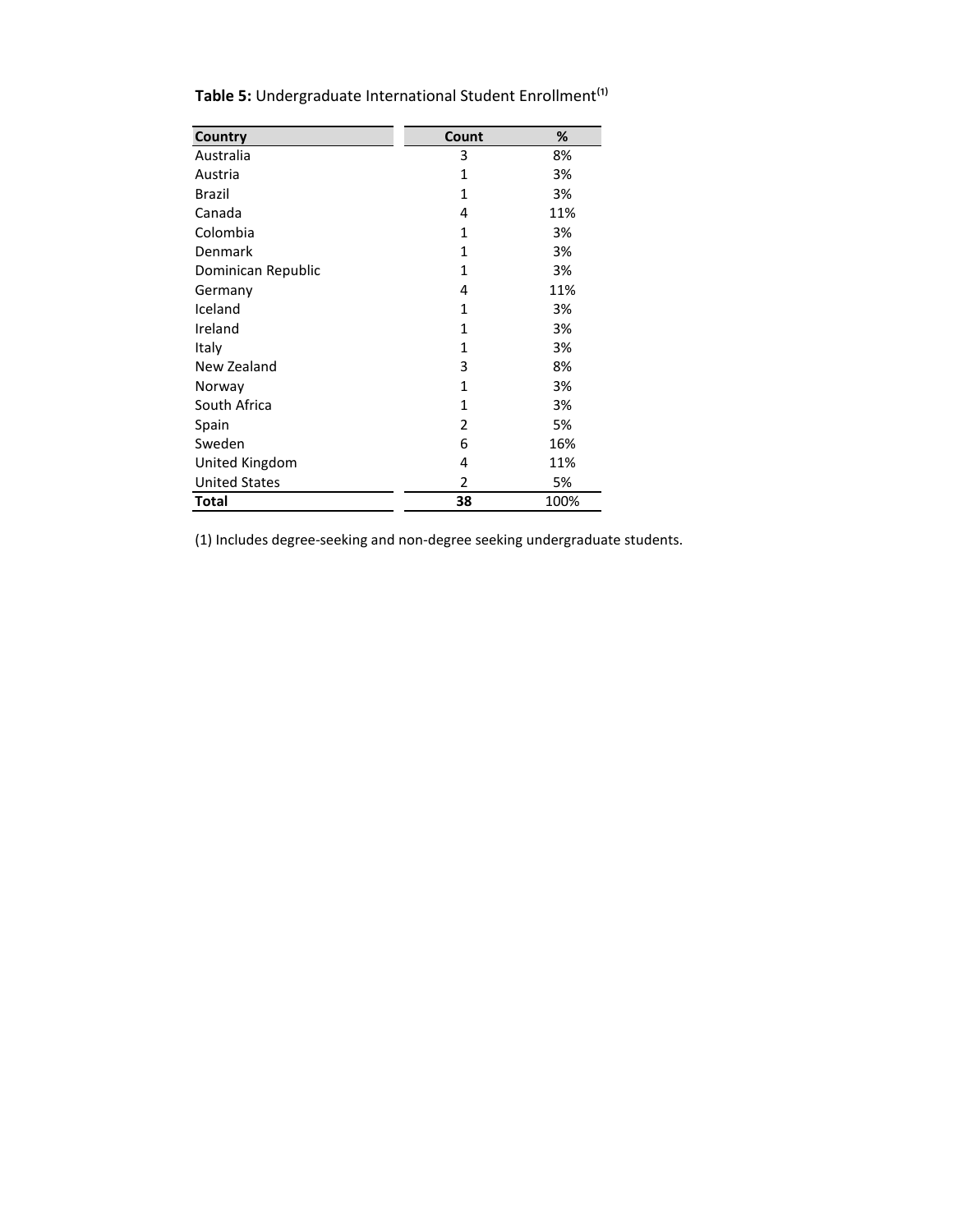**Table 6:** Degree-Seeking Undergraduate Student Count by Major

| Undergraduate Majors <sup>(1)</sup>                           | Count          |                                                                      | Count          |
|---------------------------------------------------------------|----------------|----------------------------------------------------------------------|----------------|
| Major in Aeronautical Science                                 | 97             | Major in Geology: Geology Concentration                              | 4              |
| Major in Art                                                  | 6              | Major in Geology: Petroleum Systems Concentration                    | $\overline{2}$ |
| Major in Art Education                                        | $\overline{2}$ | Major in Health & Human Performance K-12 Education                   | 12             |
| Major in Aviation Management                                  | 9              | Major in Health & Human Performance: Exercise Science Concentration  | 46             |
| Major in Biology                                              | 96             | Major in Health & Human Performance: Health Sciences Concentration   | 5              |
| Major in Biology Education                                    |                | Major in Health & Human Performance: Human Performance Concentration | 9              |
| Major in Business Administration: Accounting Concentration    | 14             | Major in Health & Human Performance: Sport Management Concentration  | 12             |
| Major in Business Administration: Management Concentration    | 62             | Major in Health & Human Performance: Studies Concentration           |                |
| Major in Business Administration: Management                  |                |                                                                      |                |
| Concentration/Master of Accountancy                           | 19             | Major in History                                                     | 4              |
| Major in Business Administration: Small Business              |                |                                                                      |                |
| <b>Management Concentration</b>                               | 26             | Major in History Education                                           | 3              |
| Major in Chemistry                                            | 4              | Major in History/Political Science                                   | 4              |
| <b>Major in Communication Studies</b>                         | 30             | <b>Major in Mathematics</b>                                          | 6              |
| Major in Computer Science                                     | 14             | Major in Mathematics Education                                       | $\overline{2}$ |
| Major in Elementary Education                                 | 37             | Major in Music: Instrumental Concentration                           | 1              |
| Major in English Education                                    | 4              | Major in Music: Piano Concentration                                  | 1              |
| Major in English: Creative Writing Concentration              | 8              | Major in Music: Vocal Concentration                                  | $\mathbf{1}$   |
| Major in English: Literary Studies Concentration              | $\overline{7}$ | Major in Music Education, K-12 Vocal and Instrumental                | 5              |
| Major in Environmental Science                                | 33             | Major in Philosophy and Religious Studies                            | 5              |
| Major in Environmental Studies                                |                | Major in Political Science                                           | 10             |
| Major in Equestrian Studies: Equine Business Concentration    | $\mathbf{1}$   | Major in Psychology                                                  | 69             |
| Major in Equestrian Studies: Equine Management Concentratic   | 5              | Major in Psychology Education                                        | $\mathbf{1}$   |
| Major in Equestrian Studies: Equine Science Concentration     | 6              | Major in Science Broadfield Education, Biology                       | $\overline{2}$ |
| Major in Equestrian Studies: Equine Science with Pre-Vet      |                |                                                                      |                |
| Concentration                                                 | 8              | Major in Science Broadfield Education, Chemistry                     | $\mathbf{1}$   |
| Major in Equestrian Studies: Equitation, Training, and Riding |                |                                                                      |                |
| Concentration                                                 | 16             | Major in Social Studies Education, Broadfield                        | 4              |
| Major in Equestrian Studies: Therapeutic Riding Concentration | $\overline{2}$ | Major in Sociology                                                   | 21             |
| Major in Geography                                            | 4              | Major in Theatre Arts: Performance Concentration                     | $\overline{2}$ |
|                                                               |                | Total <sup>(2)</sup>                                                 | 742            |

(1) Includes undergraduate major counts of the 690 degree-seeking undergraduate students with declared majors.

The counts do not include the number of students with undeclared majors.

(2) The total count includes students with multiple declared majors.